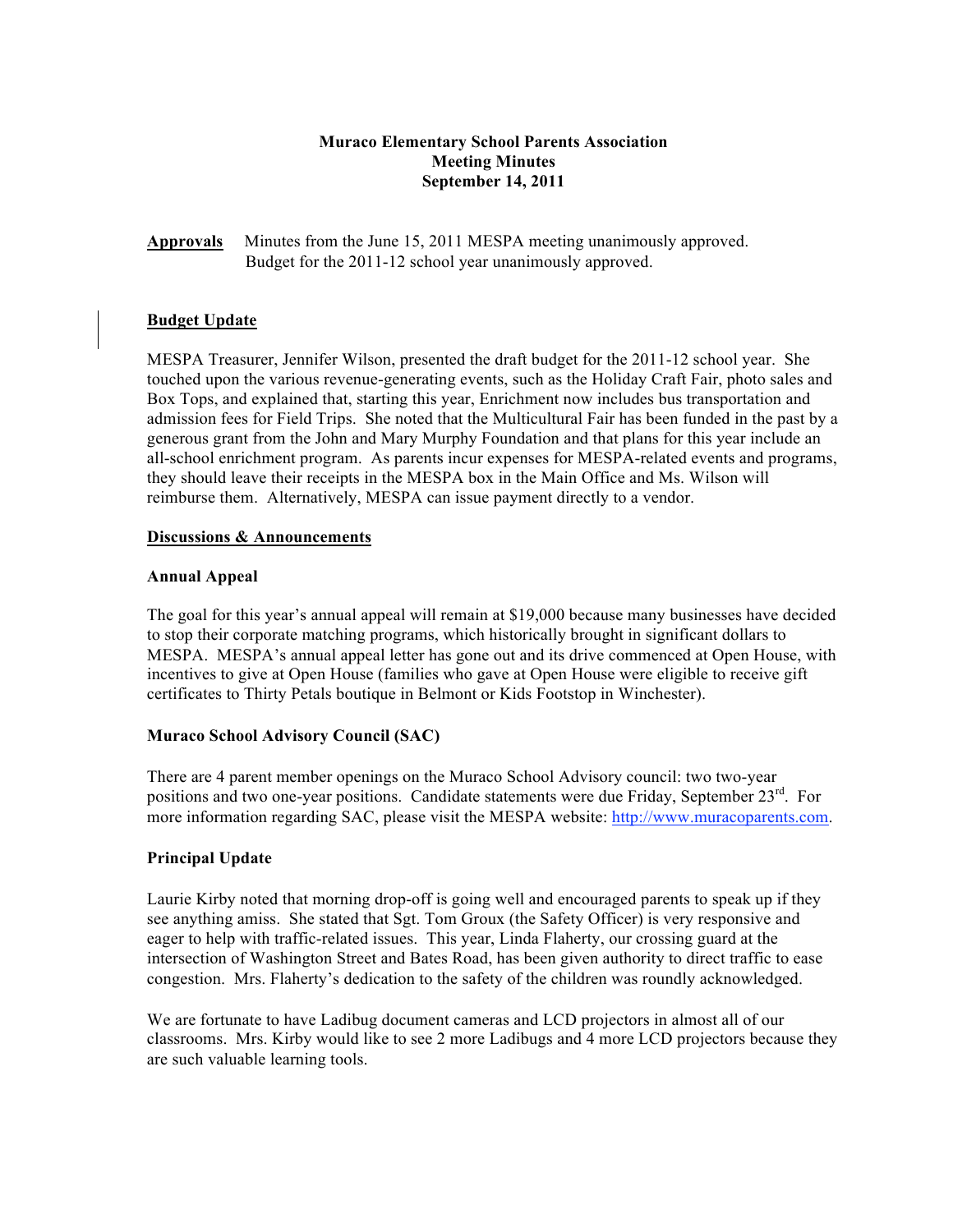Principal Kirby is also looking for carpet squares for the children to sit on at Community Meeting in the gym. Please contact her if you have any ideas about how to procure 470 carpet squares.

## **Parents Inter-School Council (PISC)**

PISC is an informal council consisting of the PTO chairs, representatives from various community groups such as Parent to Parent, Winchester Special Education Parents Advisory Council, and Winchester Coalition for a Safer Community, and Superintendent, Bill McAlduff. PISC meets monthly throughout the year, with one principal from each of the 7 schools in Winchester attending each month. Shawn Macannuco, MESPA chair, reported that at the first meeting, Bill McAlduff presented an enrollment update. Both Parent to Parent and the Winchester Special Education Parents Advisory Council were hoping to recruit a representative from each school. If you are interested in serving as the Muraco representative to either of these, please contact Shawn.

## **Winchester School Committee Update**

Chris Nixon, School Committee member and Muraco parent, reported that the renovation at Parkhurst was completed in time for the Vinson-Owen community to be relocated and start their school year at Parkhurst (including their playground equipment). The existing Vinson-Owen will be torn down this year and work commenced on the new building, which is scheduled to open in the Fall of 2013. At that time, there will be a town-wide redistricting, with approximately 60-100 students moved from Muraco to Lynch and/or Lincoln. **A redistricting committee will be forming soon and anyone interested in serving on that committee should contact Bill McAlduff at wmcalduff@winchester.k12.ma.us by Monday, October 18th**. There will be lots of opportunity for public comment on the redistricting plan and notice will be given to parents of such opportunity.

Mr. Nixon reported that the All Day Kindergarten (ADK) program was very successful and that there had been discussion at the School Committee about expanding to 5 days (perhaps in 2012). The School Department is considering a survey for ADK parents and staff.

# **MESPA Committee Updates**

## Science Fair:

Lilian Busse will do the Science Fair again next April. This will be the last time as her daughter is in 5th grade. It would be good to have someone to help who can then take it over in 2012/13 (lilianbusse@verizon.net).

## Grants:

Jodi Cranston just sent out a grant application to the Winchester Cultural Council for an all-school assembly and in-class workshops with a performance artist. If anyone has other ideas for projects, etc., that need funding, please have them get in touch with Jodi (cranston@bu.edu)

## Box Tops:

Stacy Ralphs and Kristen Bellaire will do a collection in October and another one in the spring. Usually the spring collection is the bigger of the two.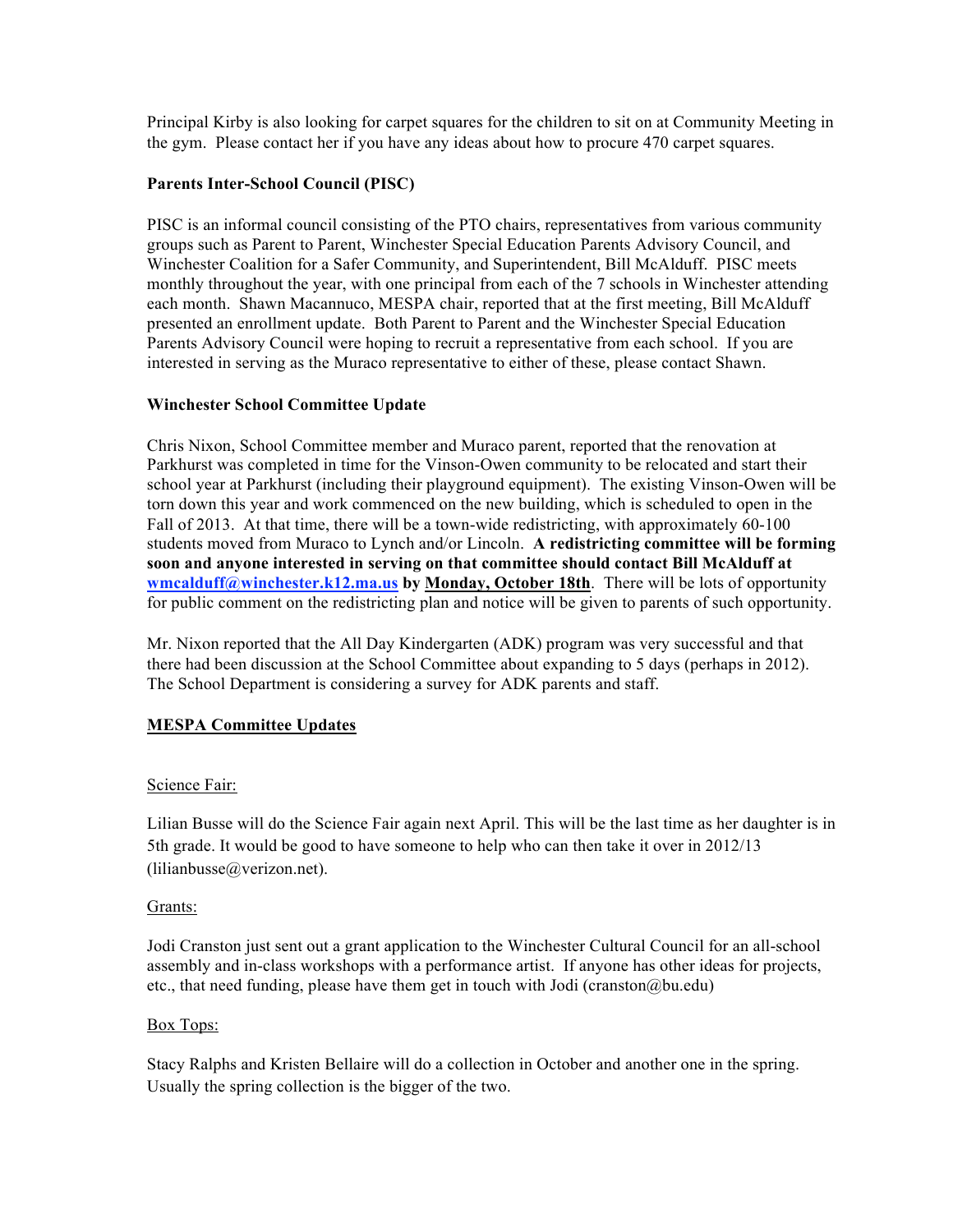## WCSC

The Winchester Coalition for a Safer Community had its first meeting and it was very well attended, with members from the Board of Health, Police Department, School Committee, School Department, school parents associations, Parent to Parent and the Superintendent of Schools, Bill McAlduff. There will be a School Resource Officer at the High School again this year and school-based flu clinics again this Fall (information will be forthcoming). The Winchester Hospital has funded the training of coaches in automated external defibrillators and the "medication take back" program is continuing at the police station. Future programs include a talk by Sal Caraviello, the Youth Minister at St. Mary's Church (October 18), and nationally acclaimed psychologist, Dr. Robert Brooks (November 14).

# Math Club

Math Club for 4th and 5th graders will begin meeting on Tuesday, 9/27. It will meet every Tuesday morning 7:50-8:25, in the art room. An information sheet/enrollment form will be available next Monday. (10/11 Note: registration is now closed).

## Muraco After School Programs (MASP)

The registration for the Fall session of MASP will open on 9/26. To the extent that there are more registrants than there are spots in a program, students will be chosen by lottery. It is important that parents sign up by the deadline or their children will not be able to participate in any lottery.

## WFEE Update:

Turn out to support Principal Laurie Kirby in her Winchester stage debut! Winchester's NextDoor Theater is producing the Tony winning musical "The  $25<sup>th</sup>$  Annual Putnam County Spelling Bee" on October  $20^{th}$  at 7:30 p.m. Half of the ticket sales that night will be donated to the Winchester Foundation for Educational Excellence, WFEE, in support of teacher grants. Buy your tickets (\$20.00 a ticket) at www.nextdoortheater.org – this musical contains comic adult material, a kids' matinee is set for October  $16<sup>th</sup>$  at 2:00pm.

WFEE has already funded a number of grants for Muraco teachers this year:

- Thanks to WFEE, Leah Ferullo will be using Raz-Kids, an on line leveled reading library plus instant response devices to assess student learning;
- All 2nd grade teachers across the district will have LCD projectors plus document cameras for their classrooms to enhance the curriculum;
- Dina Jacobson will be purchasing CD players plus MP3 players to help students strengthen their reading skills;
- Susan Borges, Pat DiFranco and Principal Kirby will be attending the International Dyslexia Association Conference to learn techniques for teaching reading and writing to children with a variety of learning styles.

If you have any questions or would like to get involved with WFEE, please contact Sue Kim at sue\_kim@post.harvard.edu.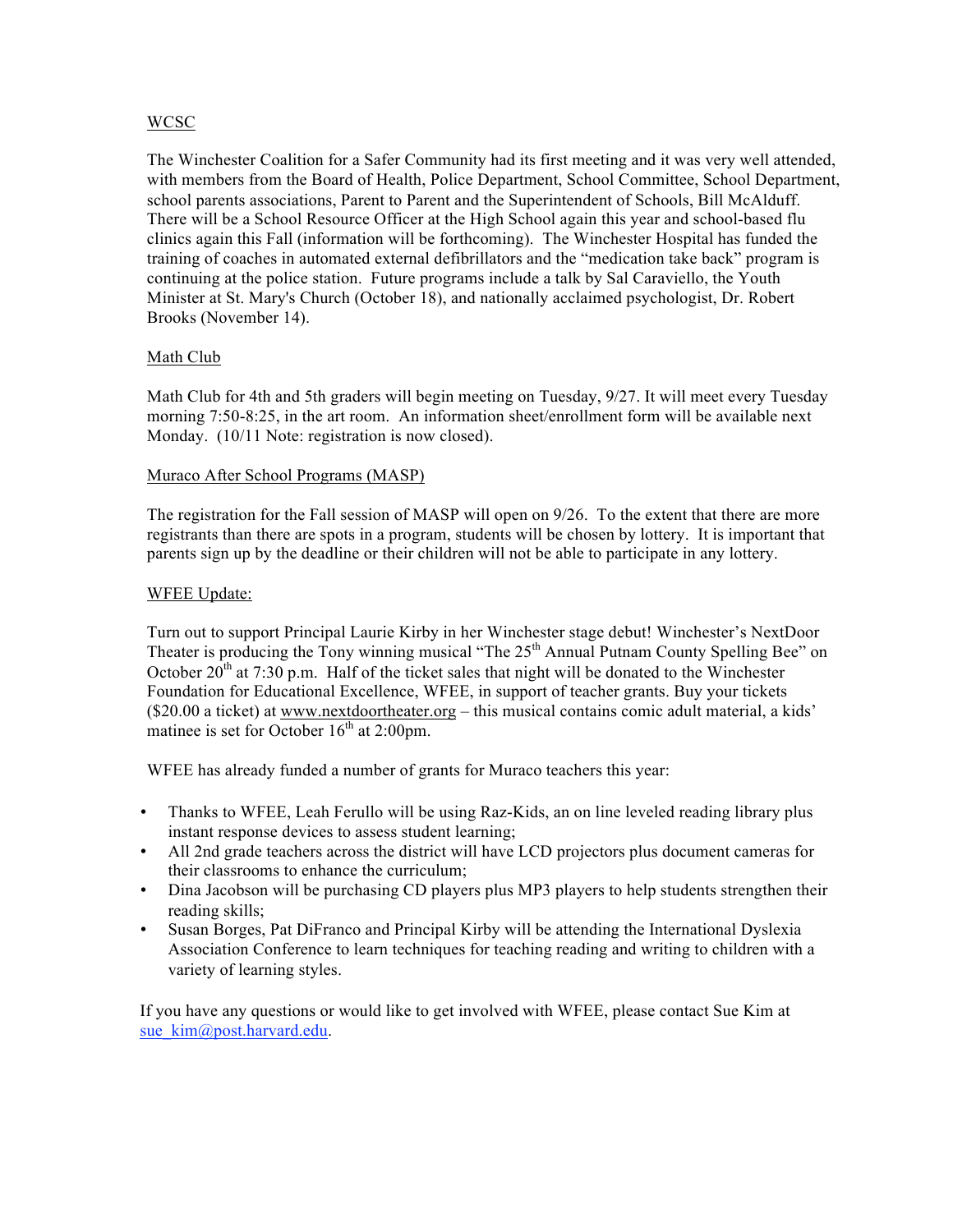### Spirit Items

Samples of water bottles with Muraco school logo were ordered from Spankywear, as well as, embroidered pink and green winter hats. Jill and Kristine are expecting the samples to be ready for orders on Open House nights.

### Book Fair

The Book Fair is taking place during Open House, 9/19 and 9/20. Wish lists have been sent home. Amy Dalton is looking for volunteers to help cash out purchases during the Open House (aldalton@verizon.net).

### Holiday Craft Fair

The Holiday Craft Fair will take place at Muraco on Saturday, December 3<sup>rd</sup>. If there are any crafters in the Muraco community who wish to rent a table, they can do so for only \$25 a day. Please contact Dee McCurry or Erica Kleinkopf if you are interested in renting a table.

### **Enrichment**

The Enrichment Committee will be having a kick off meeting on September 21st. The enrichment coordinators for each grade will be contacting teachers over the next few weeks to set up the year's enrichment activities. If anyone has any suggestion or feedback from previous years, please contact Bettina Parks (bettina in ch@hotmail.com) or Joanna Wright (jwright1974@yahoo.com).

#### Staff Appreciation Breakfasts

On behalf of Staff Appreciation Breakfasts, we are planning the same schedule as last year. We'll put on the breakfast the first Thursday of every month.

This year I asked around town for donations. We've received donations from Starbucks (100 cups of coffee) and The Gingerbread Co. (a dozen muffins). I'm still waiting to hear back from La Patisserie and Dunkin Donuts. I'm wondering if any other event could better use the coffee donation since it is so large.

If anyone could help do some of the breakfast setups including coffee pick up that would be great (s.leslie@comcast.net)

#### School Directory

The school directory is a wonderful resource to stay connected to others in the Muraco community. Currently, all data is being gathered and organized with help from Lori McKinney. Linda Pointon is hoping to have them printed and distributed in the next 2 to 3 weeks.